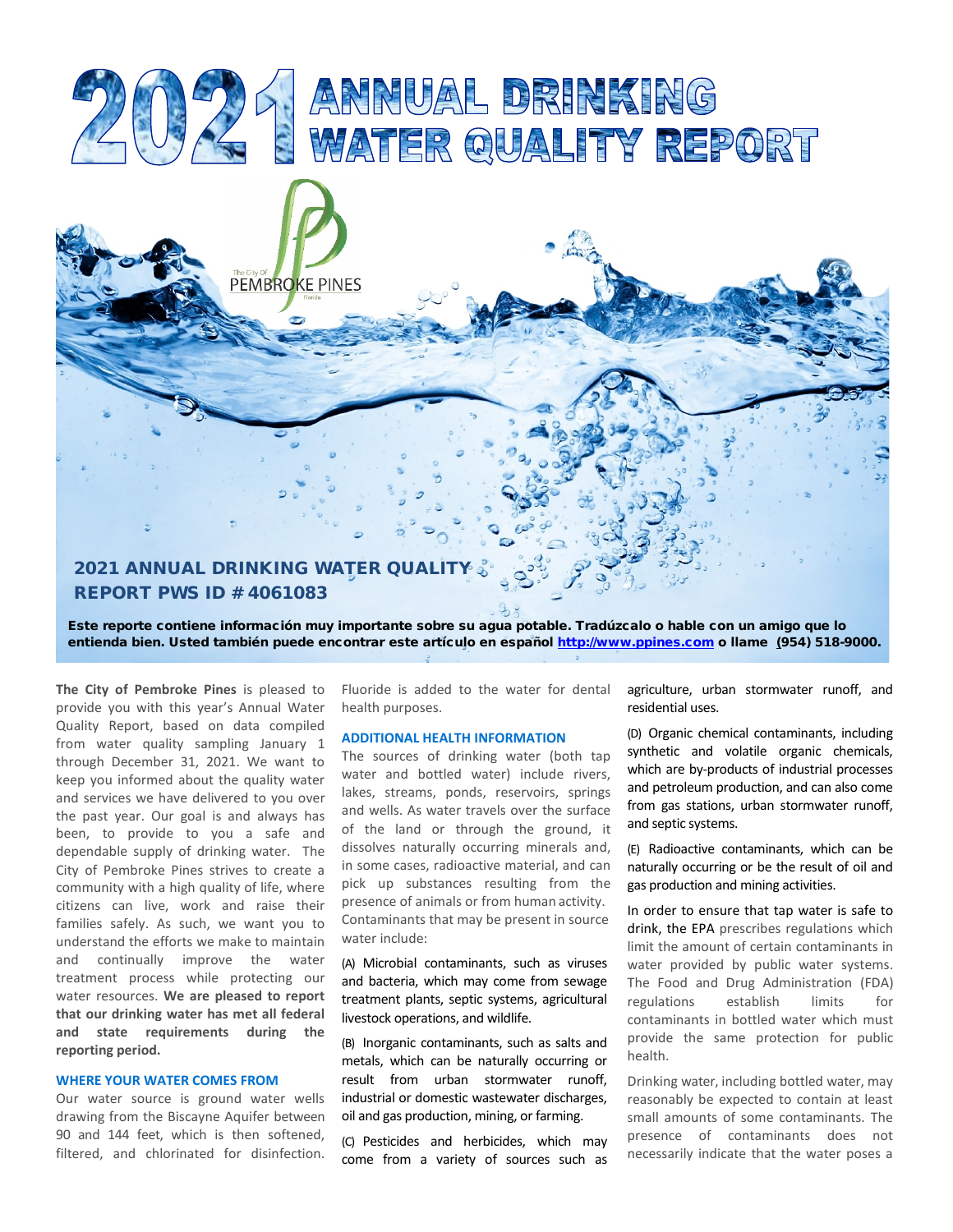health risk. More information about contaminants and potential health effects can be obtained by calling the EPA's Safe Drinking Water Hotline at (800) 426-4791.

#### **ABOUT LEAD**

If present, elevated levels of lead can cause serious health problems, especially for pregnant women and young children. Lead in drinking water is primarily from materials and components associated with service lines and home plumbing. The City of Pembroke Pines is responsible for providing high quality drinking water but cannot control the variety of materials used in plumbing components. When your water has been sitting for several hours, you can minimize the potential for lead exposure by flushing your tap for 30 seconds to 2 minutes before using water for drinking or cooking. If you are concerned about lead in your water, you may wish to have your water tested. Information on lead in drinking water, testing methods, and steps you can take to minimize exposure is available from the Safe Drinking Water Hotline (800)426-4791 or at [http://www.epa.gov/safewater/lead.](http://www.epa.gov/safewater/lead)

## **HOW WE ENSURE YOUR DRINKING WATER IS SAFE**

We routinely monitor for contaminants in your drinking water according to Federal and State laws, rules, and regulations. Except where indicated otherwise, this report is based on the results of our monitoring for the period of January 1 to December 31, 2021. Data obtained before January 1, 2021 and presented in this report are from the most recent testing done in accordance with the laws, rules, and regulations.

As authorized and approved by the U.S. Environmental Protection Agency, the State of Florida has reduced monitoring requirements for certain contaminants to less often than once per year because the concentrations of these contaminants are not expected to vary significantly. As a result, some of our data is more than one year old.

#### **SOURCE WATER ASSESSMENT PLAN**

In 2021, the Florida Department of Environmental Protection (FDEP) performed a Source Water Assessment on our system and a search of the data source indicated 10 sources of potential contamination with low to moderate concern. The assessment results are available on the FDEP Source Water Assessment and Protection Program website at a control of the set of the set of the set of the set of the set of the set of the set of the set of the set of the set of the set of the set of the set of the set of the set of the set of the set of the set of

#### [https://fldep.dep.state.fl.us/swapp/.](https://fldep.dep.state.fl.us/swapp/)

### **HOW TO REACH US**

If you have any questions about this report or about your water utility, please contact us at (954) 518-9000. We encourage our valued customers to be informed about their water utility.

The Pembroke Pines City Commission meets at 6:30 pm every first and third Wednesday of the month (except for July).

#### **For Customers with Special Health Concerns**

Some people may be more vulnerable to contaminants in drinking water than the general population. Immuno-compromised persons such as persons with cancer undergoing chemotherapy, persons who have undergone organ transplants, people with HIV/AIDS or other immune system disorders, some elderly, and infants can be particularly at risk from infections. These people should seek advice about drinking water from their health care providers. EPA/CDC guidelines on appropriate means to lessen the risk of infection by Cryptosporidium and other microbiological contaminants are available from the Safe Drinking Water Hotline (800) 426-4791.